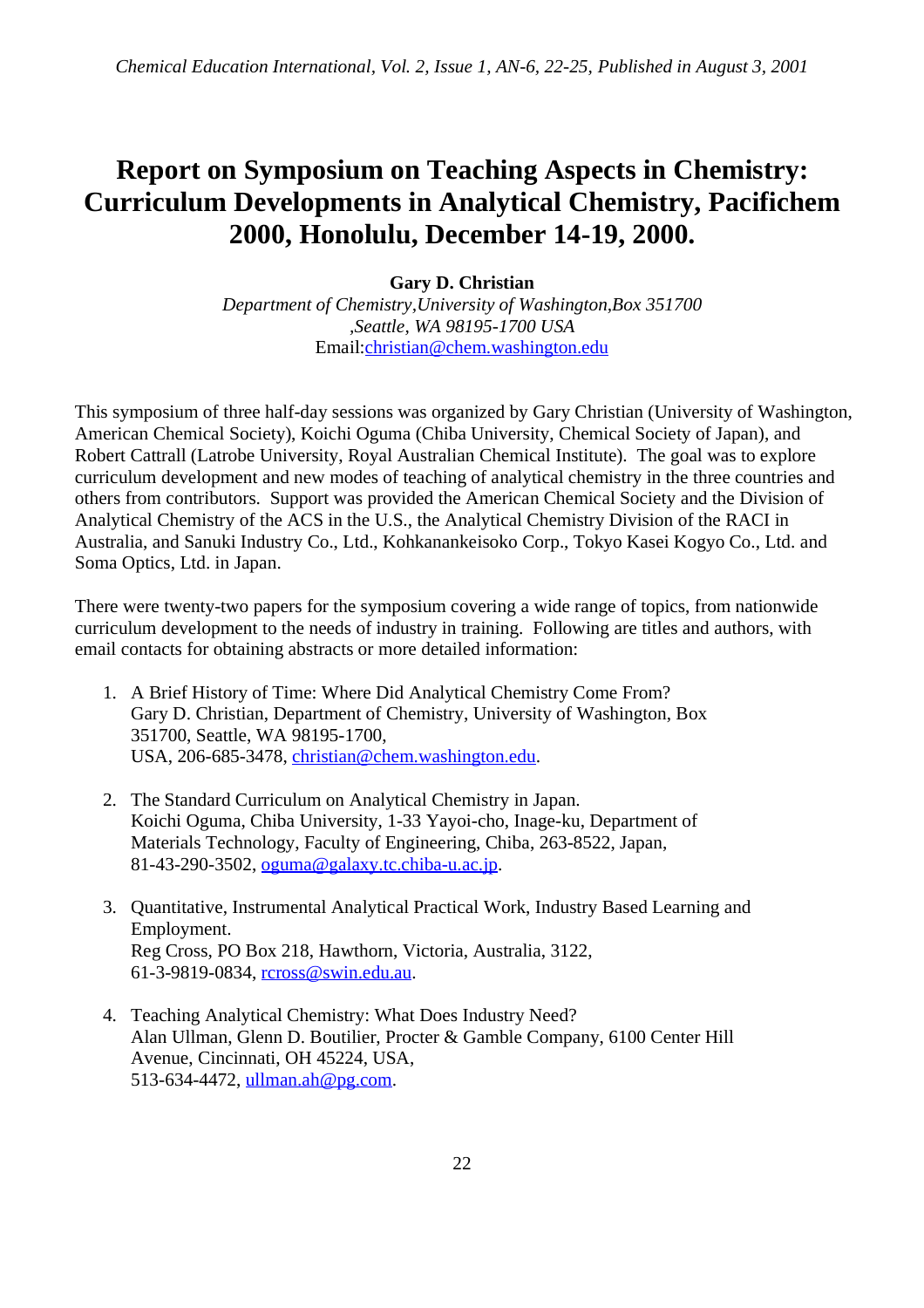- 5. Connection Between Fundamental and Applied Analytical Chemistry. Kunio Ohzeki, Hirosaki University, 3 Bunkyo-cho, Materials Science and Technology, Hirosaki, Aomori, Japan, 81-172-39-3541, ohzeki@cc.hirosaki-u.ac.jp.
- 6. Mineral Analysis in Analytical Chemistry Teaching Enhanced Employment Opportunities for Chemistry Graduates. David N. Phillips, School of Applied Chemistry, PO Box U 1987, Perth, Western Australia, Australia, 6845, 61-8-9266-2300, D.Phillips@info.curtin.edu.au
- 7. MCPWeb: An Interactive, Web-Based Materials Characterization Project at the University of Arizona. Jeanne E. Pemberton, Neil R. Mackie, University of Arizona, 1306 E. University Blvd., Department of Chemistry, Tucson, AZ 85721, USA, 520-621-8248, pembertn@u.arizona.edu.
- 8. Analytical Chemistry: The Lighter Side. Charles Lucy, University of Alberta, Chemistry Center, Department of Chemistry, Edmonton, AB, Canada, T6G 2G2, 780-492-8231, charles.lucy@ualberta.ca.
- 9. Ph.D.: Path to a Career or to a Job? Gary Hieftje, A150 chemistry Building, Indiana University, Bloomington, IN 47405, USA, 812-855-0958, hieftje@indiana.edu.
- 10. Analytical Chemistry Teaching in Materials Science to Life Sciences: What is Basic and Essential, and How to Select the Topics in Analytical Chemistry for Undergraduate Teaching? Makoto Takagi, Kyushu University, Hakozaki, Higashi-ku, Department of Chemical Systems and Engineering, Fukuoka, Japan, 81-92-642-3603, takagtcm@mbox.nc.kyushu-u.ac.jp.
- 11. Flexible Learning Methods for Teaching Data Analysis, Quality Assurance Principles and Chemometrics to Analytical Chemistry Students. Mark Selby, Queensland University of Technology, School of Physical Sciences, Brisbane, Queensland, 4000, Australia, 61-7-3864-1521, m.selby@qut.edu.au.
- 12. Problem-Based Learning in Analytical Chemistry. Thomas Wenzel, Bates College, Chemistry, Lewiston, Maine 04240, USA, 207-786-6123, twenzel@bates.edu.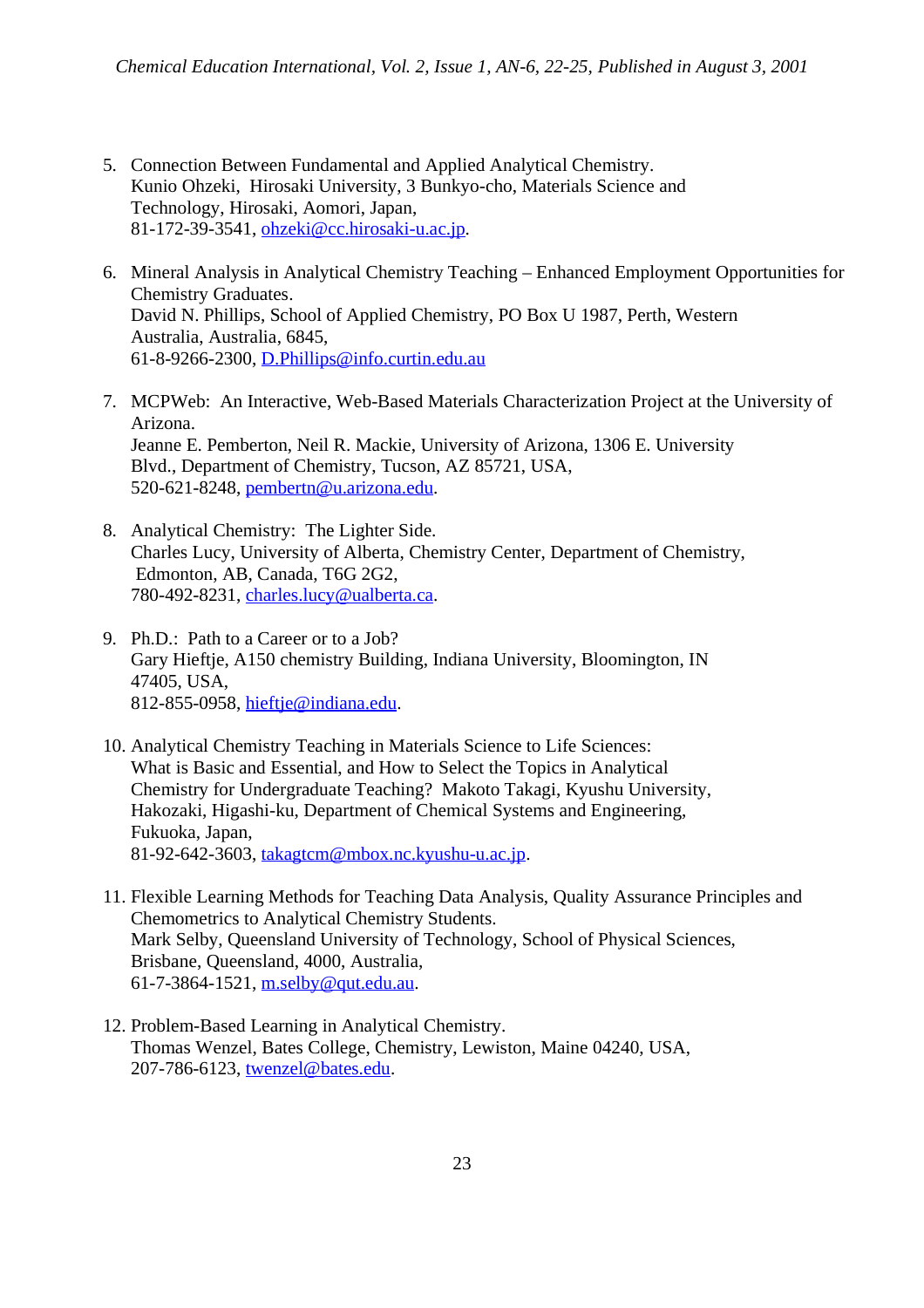- 13. Status of Analytical Chemistry in the Educational Program of Industrial Chemistry in Japan. Hideo Akaiwa, Kin-Ichi Tsunoda, Gunma University, Aramaki-cho 4-2, Department of Chemistry, Maebashi, Gunma, Japan, 81-27-220-7019, akaiwa@sun.aramaki.gunma-u.ac.jp.
- 14. Using Videoconferencing and Telecommunications to Teach University Chemistry. Kieran F. Lim, School of Biological and Chemical Sciences, Deakin University, Geelong, Victoria, Australia, 3217, 61-3-5227-1040, lim@deakin.edu.au.
- 15. Quality Assurance Curricula for Chemistry Students. David Klein, Stanley Israel, Southwest Texas State University, 601 University Dr., Waste Minimization and Management Research Center, San Marcos, TX 78666- 4616, USA, 512-353-7329, dk02@swt.edu.
- 16. Assessment of Activities Related to Curricular Development. Theodore Kuwana, Cynthia Larive, University of Kansas, 5070 Malott Hall, Department of Chemistry, Lawrence, KS 66045, USA, 785-864-5396, tkuwana@eureka.chem.ukans.edu.
- 17. Trans-disciplinary Approach through Analytical Chemistry: Developmental Cognitive Nuero-science for Future Learning and Education. Hideaki Koizumi, Advanced Research Laboratory, Hitachi, Ltd., General Manager, Hatoyama, Saitama, Japan, 81-492-96-6005, hkoizumi@harl.hitachi.co.jp
- 18. Computer Simulation of Analytical Instruments. Barry O'Grady V, University of Tasmania, PO Box 252-75, Chemistry, Hobart 7001, Tasmania, Australia, 61-3-6226-2858, barry.ogrady@utas.edu.au.
- 19. Introducing Undergraduates to Contemporary Analytical Science. Joseph Pesek, Sam P. Perone, San Jose State University, PO Box 1418, Department of Chemistry, San Jose, CA 95192-0101, USA, 408-924-4945, jpesek@hotmail.com.
- 20. Analytical Chemistry and Chemical Analysis. Yohichi Gohshi, National Institute for Environmental Studies, 16-2 Onogawa, Tsukuba, Japan, 81-298-51-2854, gohshi@nies.go.jp.
- 21. A Virtual Instrument for Stripping Potentiometry. David Davey, Christopher Chow, John Bannigan, Jeremy Lucas, Spas Kolev,